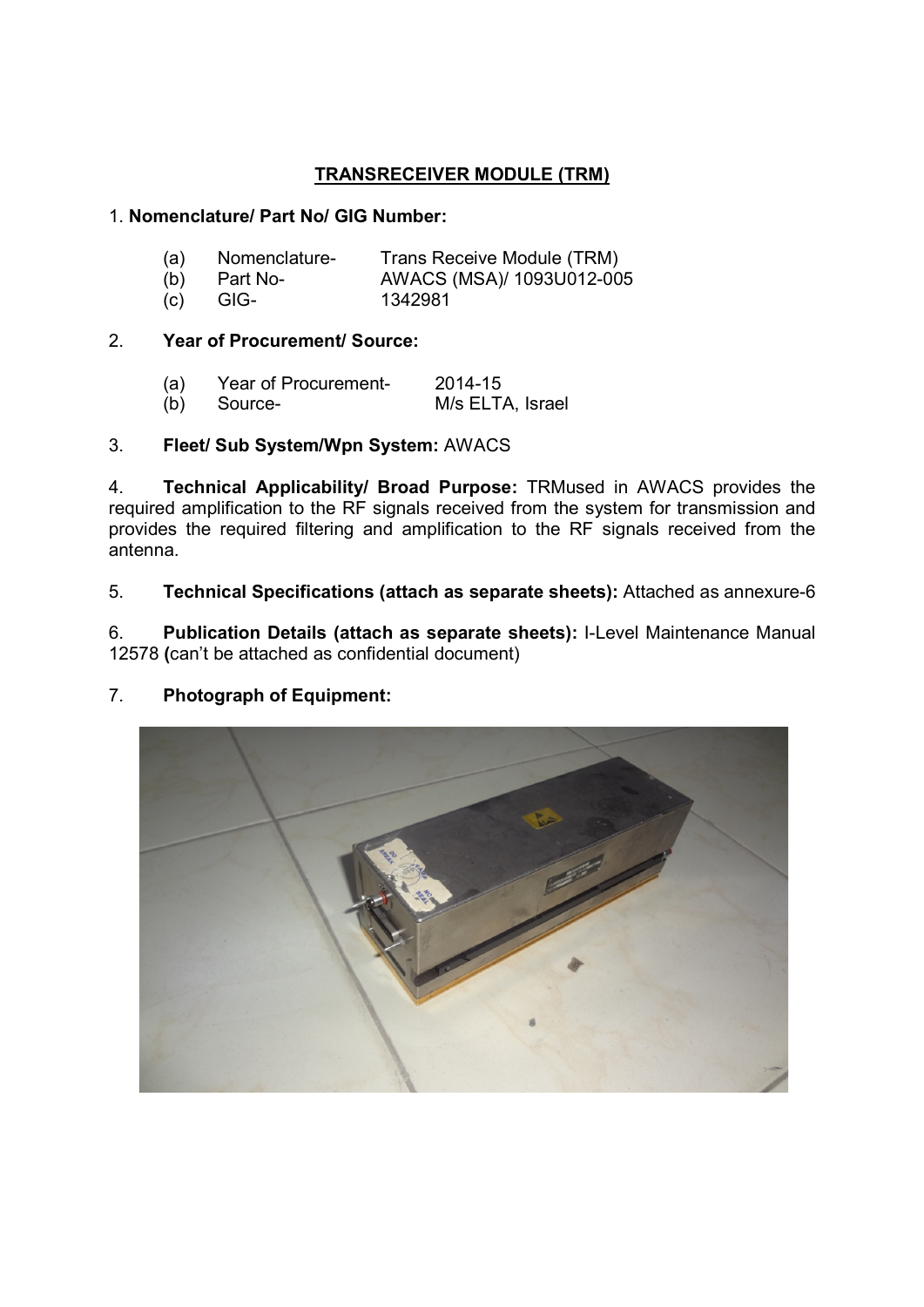8. Brief Description: TRMused in AWACS provides the required amplification to the RF signals received from the system for transmission and provides the required filtering and amplification to the RF signals received from the antenna.

9. Classification of Equipment- LRU/Testers/ Ground Equipment/ Role Equipment (Electrical, Electronics, Mechanical, Software based etc.): LRU

10. Previous Repair History: Presently dependent on foreign OEM M/s ELTA, Israel

- 11. Criticality (Priority I, II or III): Priority I
- 12. Requirement:Indigenisation
- 13. Quantity Required (One time/ Annual):25 per year
- 14. Sample Availability: Available
- 15. Scale/ Deficiency: Scale
- 16. If deficient How deficiency is being plugged? N/A
- 17. SPOC details item/ fleet wise: SPE (ISC) 13 BRD, AF

18. Draft QTS with major testing requirement (If already designed): Yet to be prepared

19. Any Other Relevant Information: Nil